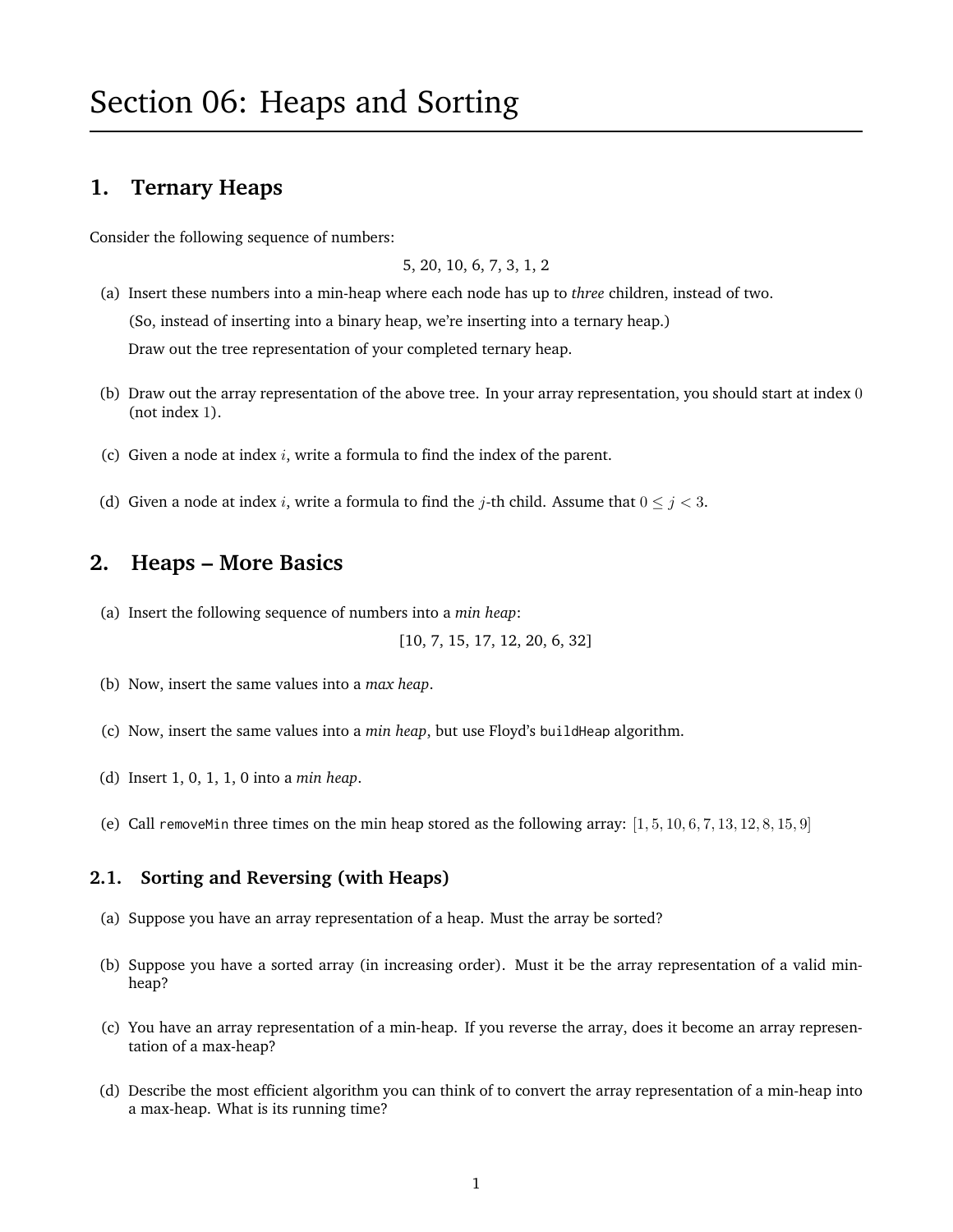## **3. Project Prep: contains**

You just finished implementing your heap of ints when your boss tells you to add a new method called contains. Your solution should not, in general, examine every element in the heap(do it recursively!)

```
public class DankHeap {
    // NOTE: Data starts at index 0!
    private int[] heapArray;
   private int heapSize;
   // Other heap methods here....
    /**
    * examine whether element k exists in the heap
     * @param int k, the element to find.
     * @return true if found, false otherwise
    */
   public boolean contains(int k) {
       // TODO!
    }
}
```
(a) How efficient do you think you can make this method?

(b) Write code for contains. Remember that heapArray starts at index 0!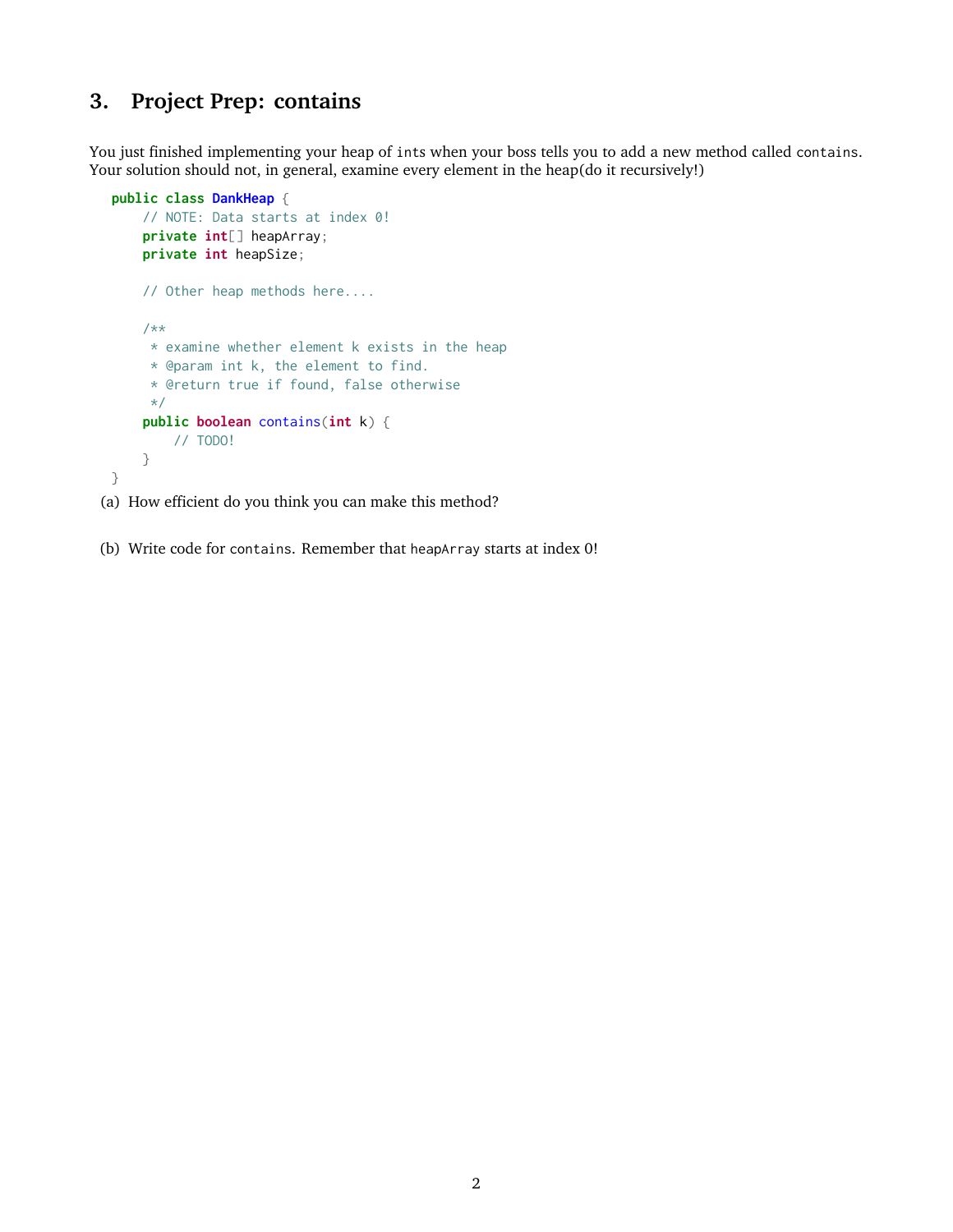### **4. Sorting: Mystery**

Consider the following sorting algorithm in pseudocode. Note that, in this case, the upper bound of each for loop is *inclusive*, so they run up to and including  $i = A$ . length  $-1$  and  $j = i - 1$ .

```
1: function MysterySort(A)
2: for i = 1 to A.length -1 do
3: for j = 0 to i - 1 do
4: if A[j] \geq A[i] then
5: x = A[i]6: shift every item from j to i - 1 right by one
7: A[i] = x8: break
```
(a) Is MysterySort most similar to insertion sort, merge sort, quick sort, or selection sort?

- (b) Is MysterySort a stable sorting algorithm? Why or why not?
- (c) What is the best-case runtime (as a tight big- $\mathcal O$  bound) for MysterySort? Why is this the best case?

**Hint:** What happens when MysterySort is given an array that is already sorted?

#### **5. Sorting: Design Decisions**

For each of the following scenarios, say which sorting algorithm you think you would use and why. There may be more than one right answer.

- (a) Suppose we have an array where we expect the majority of elements to be sorted "almost in order". What would be a good sorting algorithm to use?
- (b) You are writing code to run on the next Mars rover to sort the data gathered each night. (Think about sorting with limited memory and computational power.)
- (c) You're writing the backend for the website SortMyNumbers.com, which sorts numbers given by users.
- (d) Your artist friend says for a piece she wants to make a computer sort every possible ordering of the numbers 1, 2, . . . , 15. Your friend says something special will happen after the last ordering is sorted, and you'd like to see that ASAP.

## **6. Sorting: Algorithm Practice**

(a) Demonstrate how you would use quick sort to sort the following array of integers. Use the first index as the pivot; show each partition and swap.

$$
[6, 3, 2, 5, 1, 7, 4, 0]
$$

(b) Show how you would use merge sort to sort the same array of integers.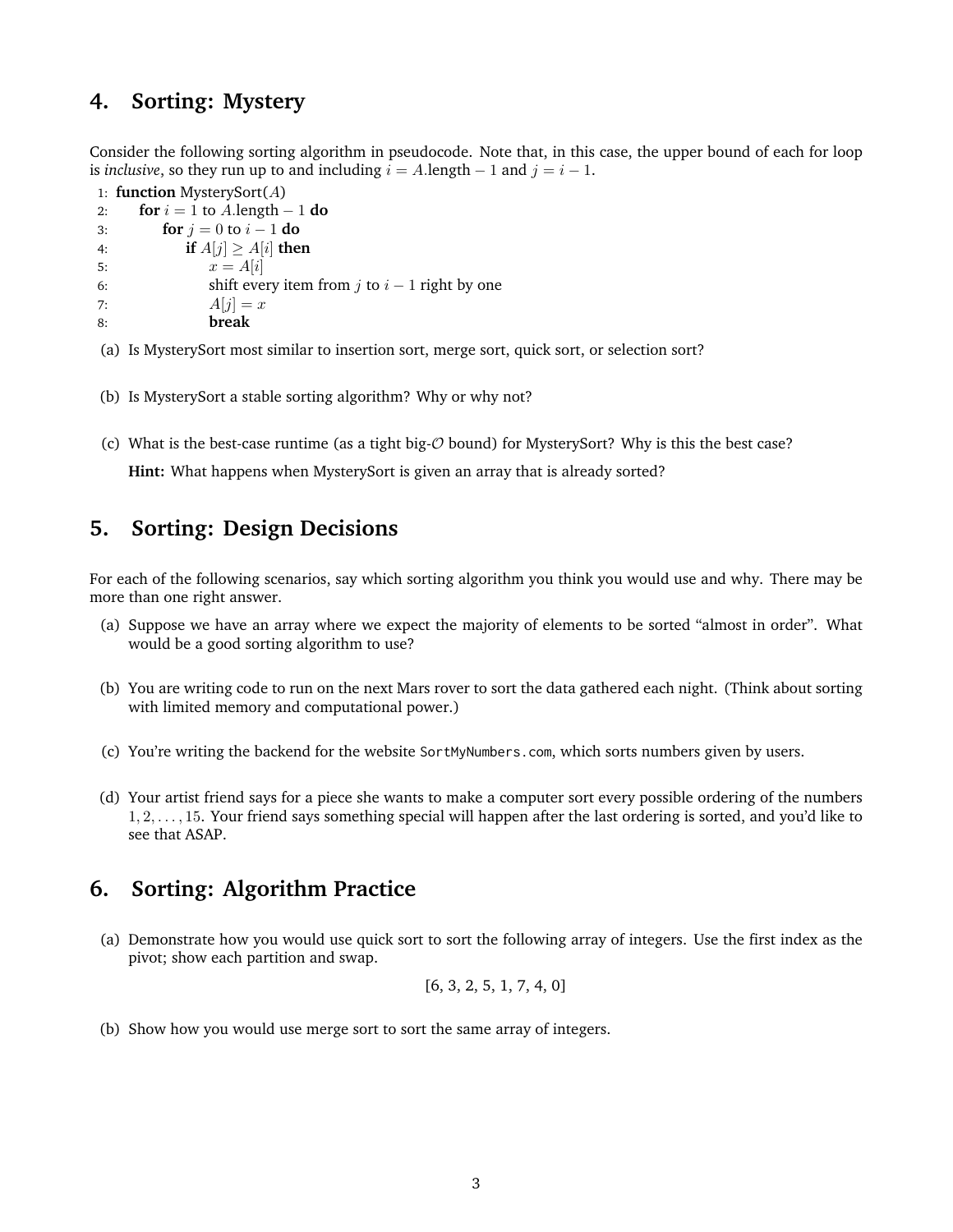# **7. Food For Thought: Recurrences and Heaps**

Suppose we have a min heap implemented as a tree, based on the following classes:

```
class HeapNode {
    HeapNode left;
    HeapNode right;
    int priority;
    // constructors and methods omitted.
}
class Heap {
   HeapNode root;
    int size;
    // constructors and methods omitted.
}
```
You just finished implementing your min heap and want to test it, so you write the following code to test whether the heap property is satisfied.

```
boolean verify(Heap h) {
    return verifyHelper(h.root);
}
boolean verifyHelper(HeapNode curr) {
    if (curr == null)
        return true;
    if (curr.left != null && curr.priority > curr.left.priority)
        return false;
    if (curr.right != null && curr.priority > curr.right.priority)
        return false;
    return verifyHelper(curr.left) && verifyHelper(curr.right);
}
```
In this problem, we will use a recurrence to analyze the worst-case running time of verify.

- (a) Write a recurrence to describe the worst-case running time of the function above. **Hint:** our recurrences need an input integer, use the height of the subtree rooted at curr.
- (b) Find an expression (using summations but no recursion) to describe the running time using the tree method. Leave the overall height of the tree  $h$  as a variable in your expression.
- (c) Simplify to a closed form.
- (d) If a complete tree has height  $h$ , how many nodes could it have? Use this to determine a formula for the height of a complete tree on  $n$  nodes.
- (e) Use the formula from the last part to find the big- $\mathcal O$  of the verify.

## **8. Debugging Heaps of Problems**

For this problem, we will consider a hypothetical hash table that uses linear probing and implements the IDictionary interface. Specifically, we will focus on analyzing and testing one potential implementation of the remove method.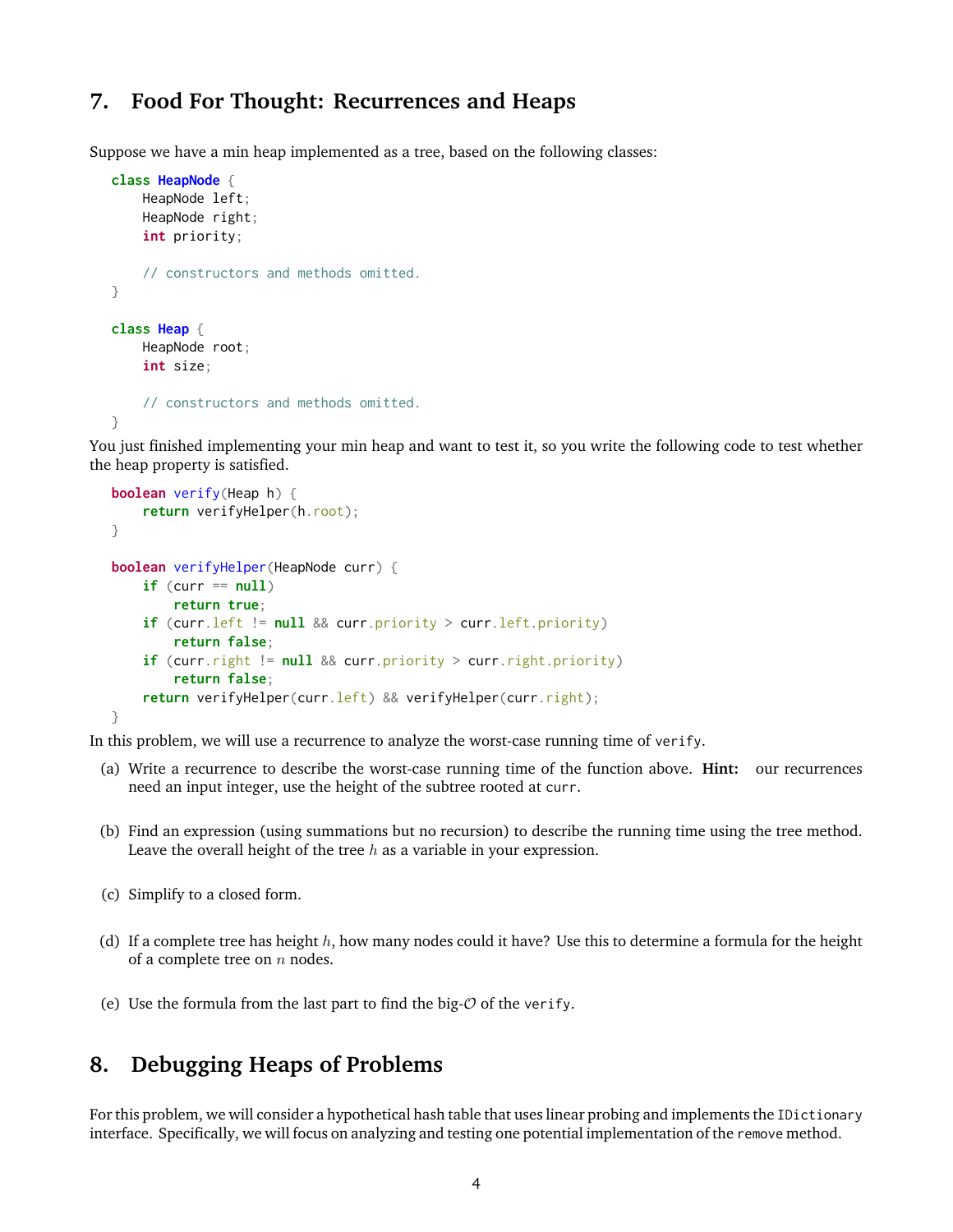(a) Come up with at least 4 different test cases to test this remove(...) method. For each test case, describe what the expected outcome is (assuming the method is implemented correctly).

Try and construct test cases that check if the remove(...) method is correctly using the key's hash code. (You may assume that you can construct custom key objects that let you customize the behavior of the equals(...) and hashCode() method.)

(b) Now, consider the following (buggy) implementation of the remove(...) method. List all the bugs you can find.

```
public class LinearProbingDictionary<K, V> implements IDictionary<K, V> {
   // Field invariants:
   //
   // 1. Empty, unused slots are null
    // 2. Slots that are actually being used contain an instance of a Pair object
    private Pair<K, V>[] array;
   // ...snip...
    public V remove(K key) {
        int index = key.hashCode();
        while ((this.array[index] != null) && !this.array[index].key.equals(key)) {
            index = (index + 1) % this.array.length;
        }
        if (this.array[index] == null) {
            throw new NoSuchKeyException();
        }
        V returnValue = this.array[index].value;
        this.array[index] = null;return returnValue;
   }
}
```
(c) Briefly describe how you would fix these bug(s).

### **9. Memory: Short Answer**

- (a) What are the two types of memory locality?
- (b) Does this more benefit arrays or linked lists?

#### **10. Food For Thought: More Heaps**

#### **10.1. Running Times**

Let's think about the best and worst case for inserting into heaps.

You have elements of priority  $1, 2, \ldots, n$ . You're going to insert the elements into a min heap one at a time (by calling insert not buildHeap) in an order that you can control.